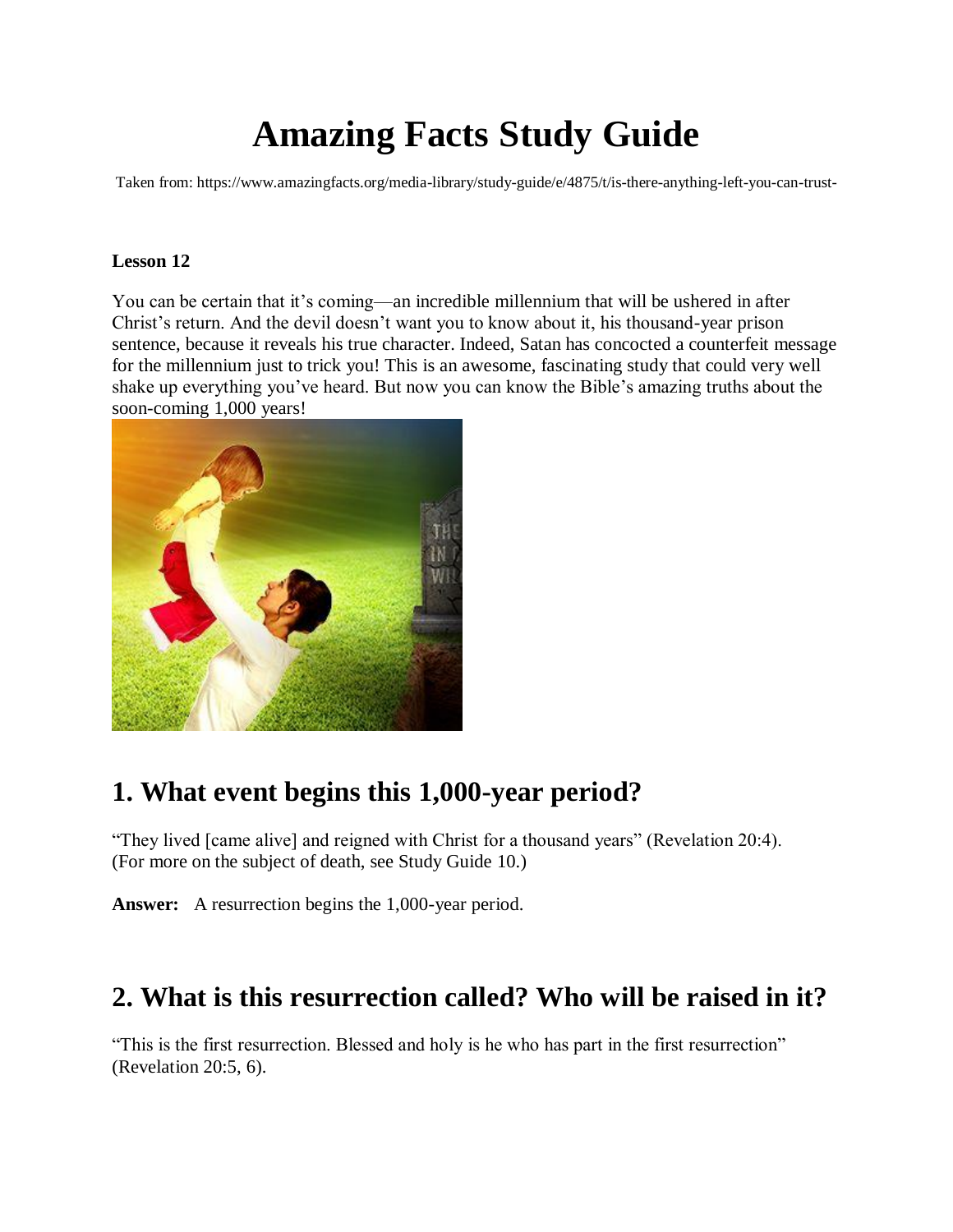**Answer:** It is called the first resurrection. The saved—"blessed and holy" from all ages—will be raised in it.



# **3. The Bible says there are two resurrections. When is the second resurrection, and who will be raised in it?**

"The rest of the dead [those who were not saved] did not live again until the thousand years were finished" (Revelation 20:5).

"All who are in the graves will hear His voice and come forth—those who have done good, to the resurrection of life, and those who have done evil, to the resurrection of condemnation" (John 5:28, 29).

**Answer:** The second resurrection takes place at the close of the 1,000-year period. The unsaved will be raised in this resurrection. It is called the resurrection of condemnation

*Please notice: The resurrection of the saved begins the 1,000 years. The resurrection of the unsaved ends the 1,000 years.*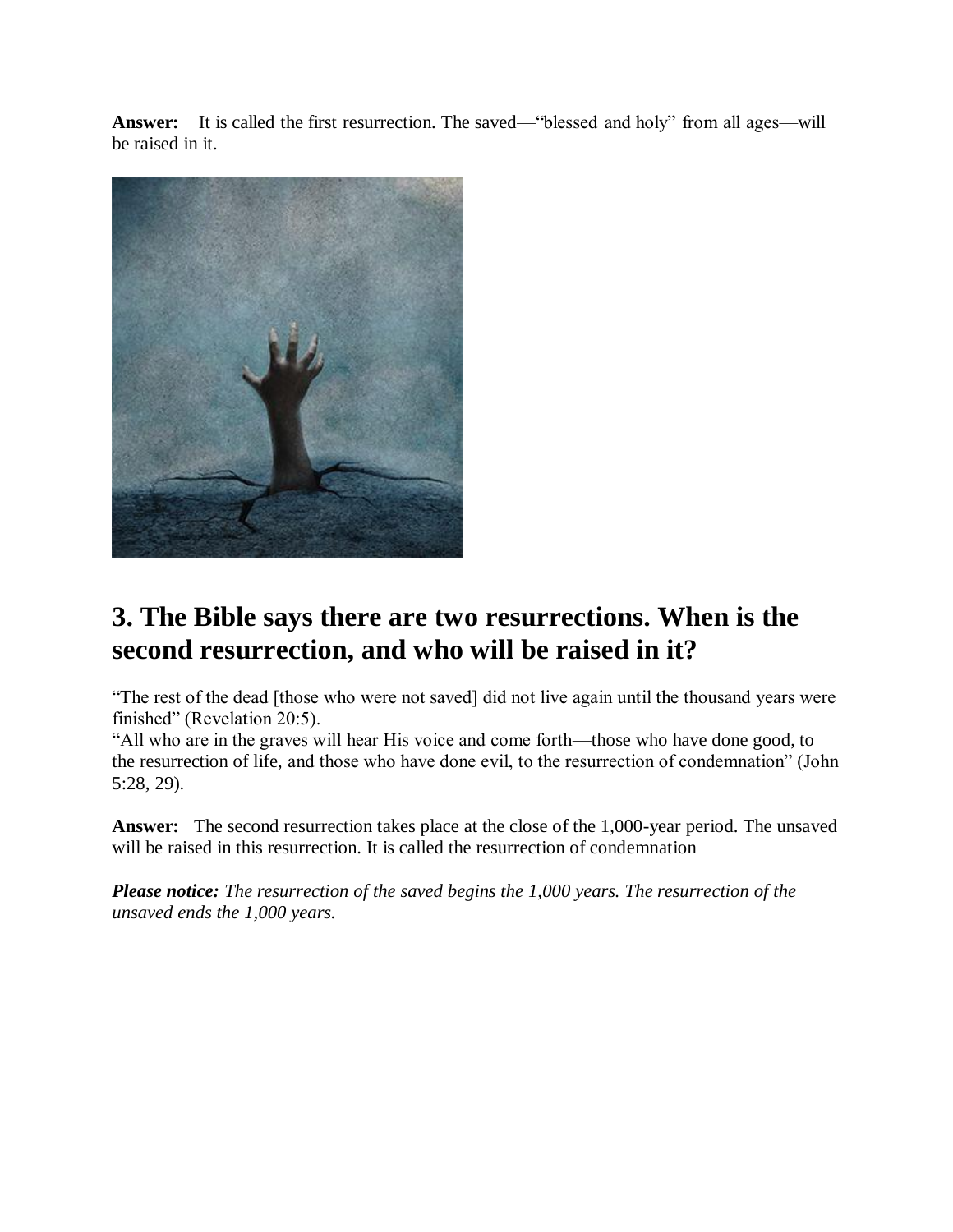

### **4. What other momentous events take place when the 1,000 years begin?**

"Behold, He is coming with clouds, and every eye will see Him" (Revelation 1:7).

"The Lord Himself will descend from heaven with a shout. ... And the dead in Christ will rise first. Then we who are alive and remain shall be caught up together with them in the clouds to meet the Lord in the air" (1 Thessalonians 4:16, 17).

"There was a great earthquake, such a mighty and great earthquake as had not occurred since men were on the earth. ... And great hail from heaven fell upon men, each hailstone about the weight of a talent" (Revelation 16:18, 21).

(See also Jeremiah 4:23–26; Isaiah 24:1, 3, 19, 20; Isaiah 2:21.)

Scholars' estimates of the weight of a talent vary from 58 to 100 pounds!

**Answer:** Other momentous events that take place as the 1,000 years begin are: the most devastating earthquake and hailstorm in history strike the earth; Jesus returns in the clouds for His people; and all the saints are caught up into the air to meet Jesus. (See Study Guide 8 for more on the second coming of Christ.)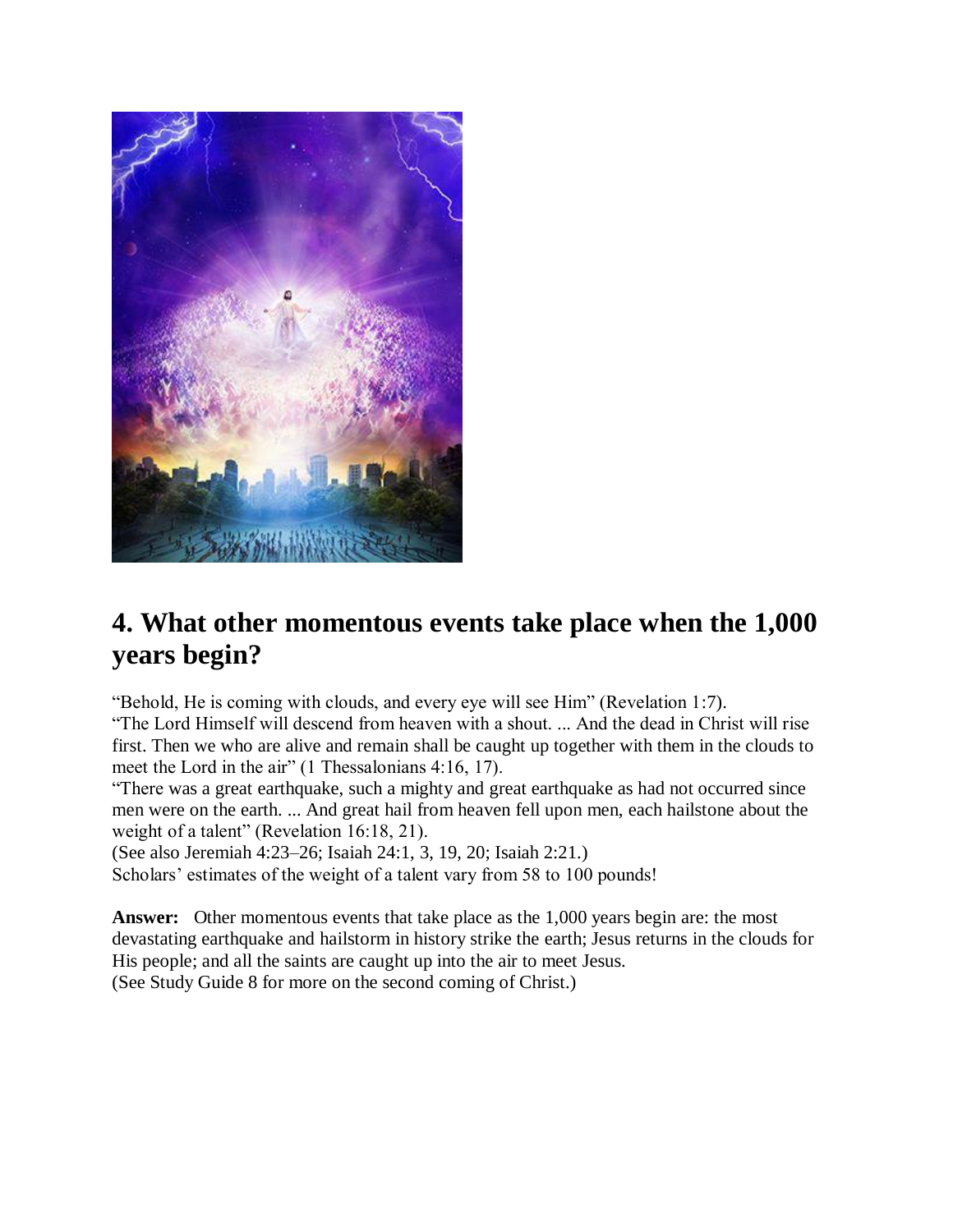

The living wicked will be slain by the brightness of Jesus' second coming.

### **5. What happens to the unsaved—living and dead—at Jesus' second coming?**

"With the breath of His lips He shall slay the wicked" (Isaiah 11:4). "When the Lord Jesus is revealed from heaven with His mighty angels, in flaming fire taking vengeance on those who do not know God" (2 Thessalonians 1:7, 8). "Let the wicked perish at the presence of God" (Psalm 68:2). "The rest of the dead did not live again until the thousand years were finished" (Revelation 20:5)

Answer: The living unsaved will be slain by the very presence of Christ at the second coming. When an angel appeared at Jesus' tomb, the entire group of Roman guards fell as dead men (Matthew 28:2, 4). When the brightness of all the angels, God the Father, and God the Son combine, the unsaved will die as if hit by lightning. The wicked already dead when Jesus returns will remain in their graves until the end of the 1,000 years.



The righteous will be in heaven with Jesus during the 1,000 years.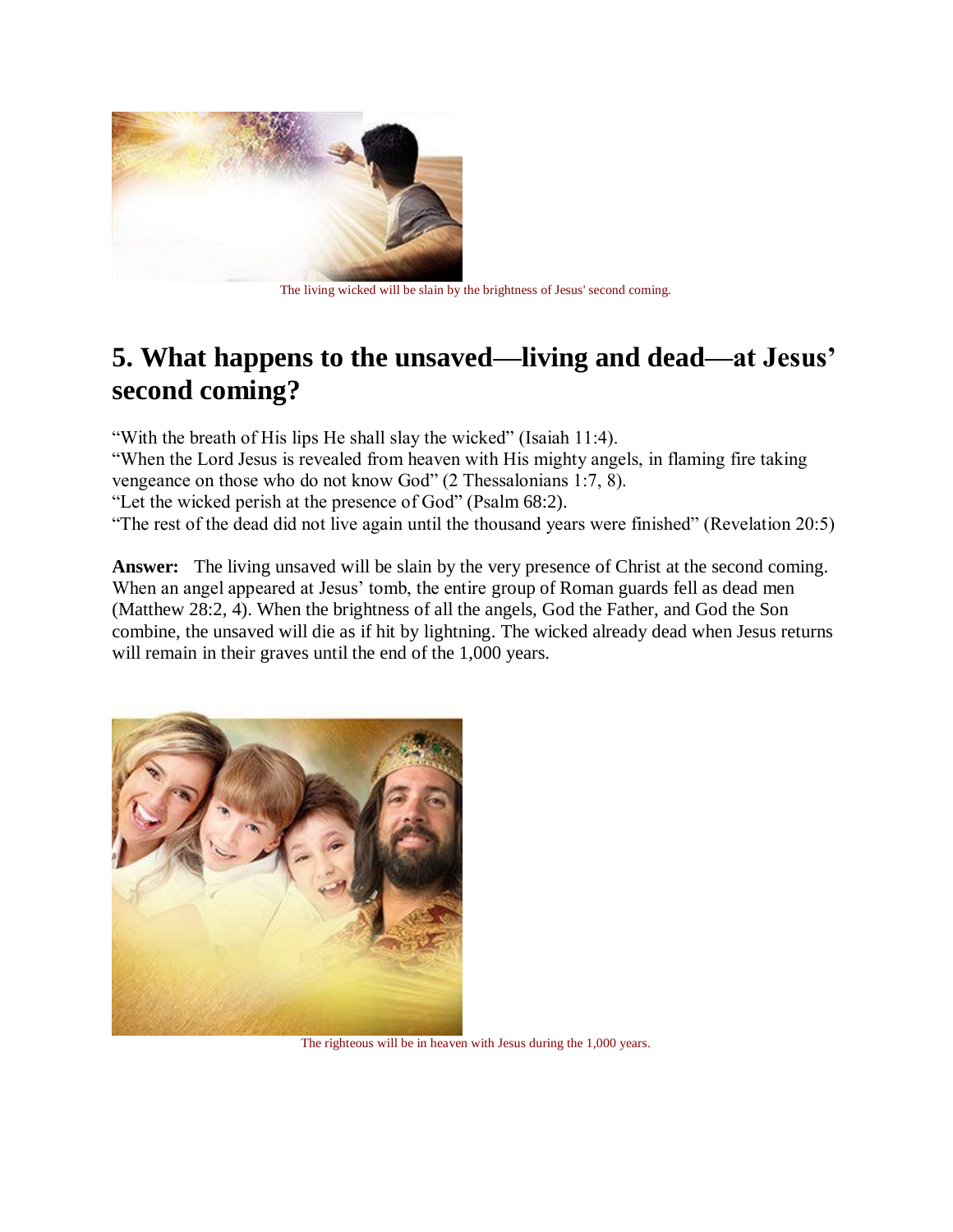# **6. Many believe the unsaved will have an opportunity to repent during the 1,000 years. What does the Bible say about this?**

"The slain of the Lord shall be from one end of the earth even to the other end of the earth. They shall not be lamented, or gathered, or buried; they shall become refuse on the ground" (Jeremiah 25:33).

"I beheld, and indeed there was no man" (Jeremiah 4:25).



The wicked will lay dead upon the earth during the 1,000 years.

Answer: It will be impossible for any person to repent during the 1,000 years because there will not be a person alive on the earth. The righteous will all be in heaven. All the wicked will be laying dead upon the earth. Revelation 22:11, 12 makes it clear that the case of every person is closed before Jesus returns. Those who wait to accept Christ until the 1,000 years begin will have waited too long.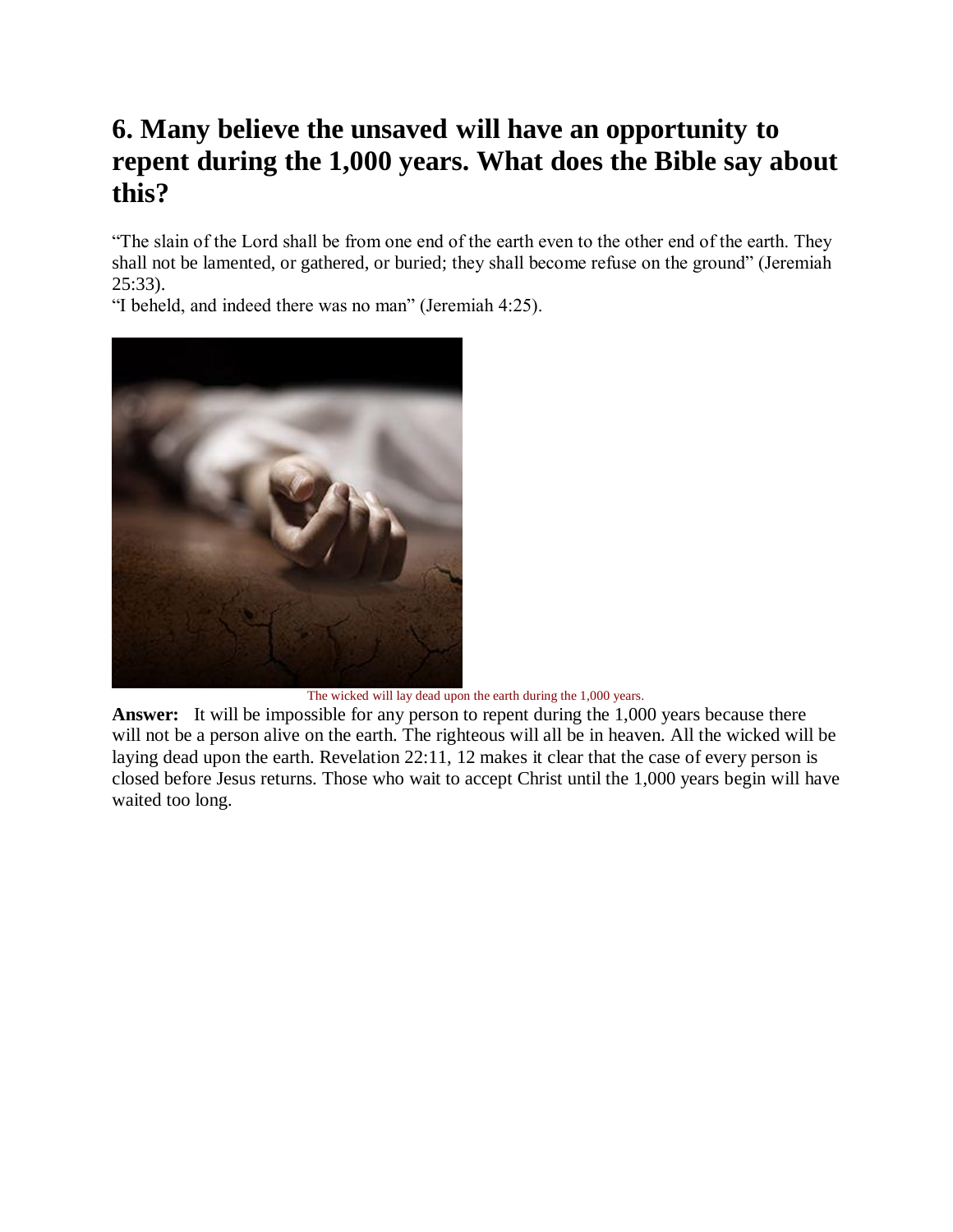

# **7. The Bible says that Satan will be bound in the "bottomless pit" during the 1,000 years. What is this pit?**

"I saw an angel coming down from heaven, having the key to the bottomless pit. ... He laid hold of the dragon, that serpent of old, who is the Devil and Satan, and bound him for a thousand years; and he cast him into the bottomless pit ... till the thousand years were finished" (Revelation 20:1–3).

**Answer:** The word for "bottomless pit" in the original Greek is "abussos," or abyss. That same word is used in Genesis 1:2 in the Greek version of the Old Testament in connection with the creation of the earth, but there it is translated "deep." "The earth was without form, and void; and darkness was on the face of the deep." The words "deep," "bottomless pit," and "abyss" here refer to the same thing—the earth in its totally dark, disorganized form before God made order of it. Jeremiah, in describing this earth during the 1,000 years, used virtually the same terms as these in Genesis 1:2: "without form, and void," "no light," "no man," and "black" (Jeremiah 4:23, 25, 28). So the battered, dark earth with no people alive will be called the bottomless pit, or abyss, during the 1,000 years, just as it was in the beginning before Creation was completed. Also, Isaiah 24:22 speaks of Satan and his angels during the 1,000 years as "gathered in the pit" and "shut up in the prison."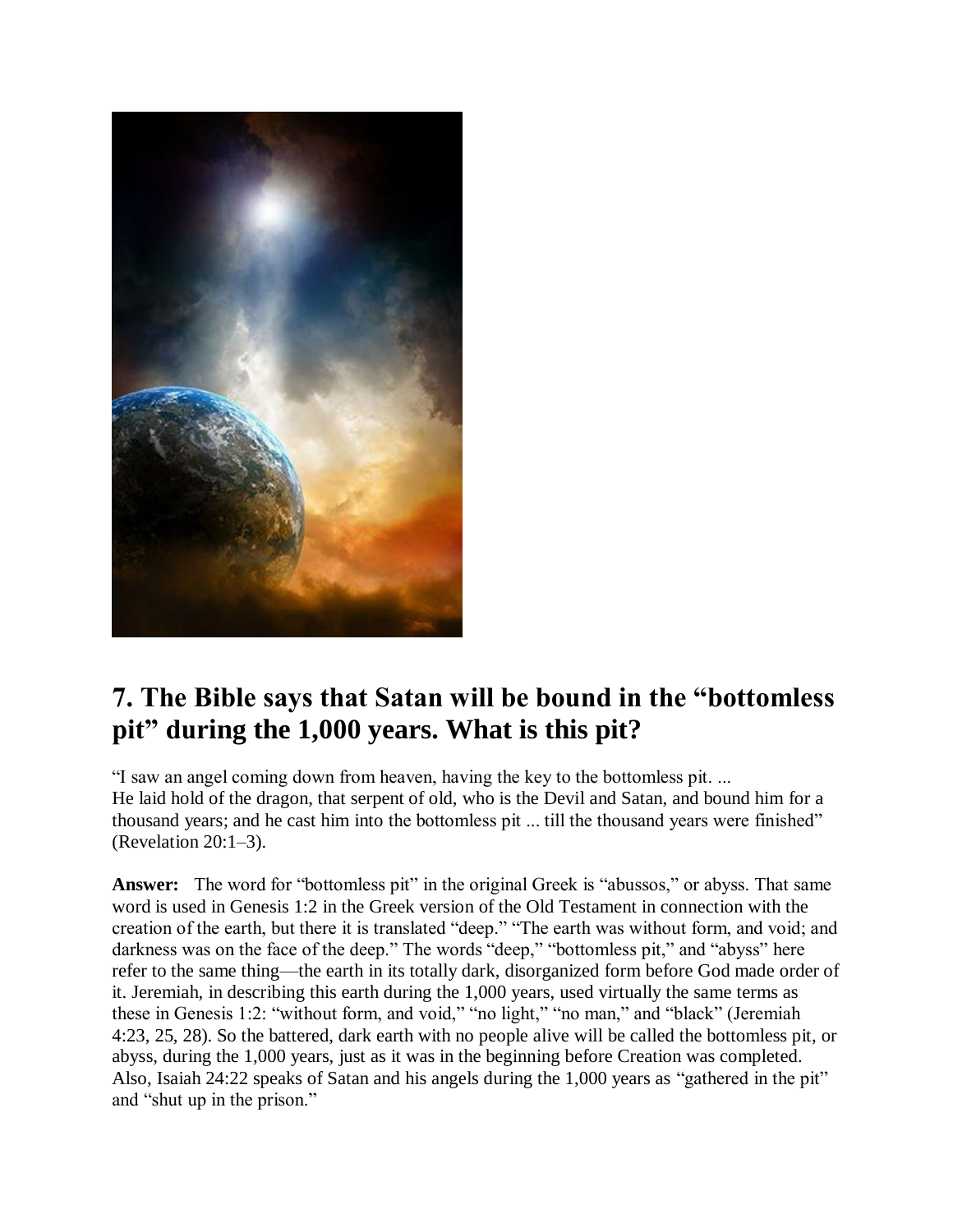

# **8. What is the chain that binds Satan? Why is he bound?**

"An angel ... having ... a great chain in his hand ... laid hold of ... Satan, and bound him for a thousand years ... and shut him up, and set a seal on him, so that he should deceive the nations no more till the thousand years were finished" (Revelation 20:1–3).



The earth, in a torn-up, darkened condition, is the "bottomless pit" where Satan will be forced to stay during the 1,000 years. **Answer:** The chain is symbolic—a chain of circumstances. A super-natural being cannot be confined with a literal chain. Satan is "tied down" because he has no people to deceive. The unsaved are all dead and the saved are all in heaven. The Lord confines the devil to this earth so he cannot roam the universe hoping to find someone to deceive. Forcing the devil to stay on the earth, alone with his demons for a thousand years with no one to deceive, will be for him the most galling chain ever forged.

### **REVIEW THE EVENTS AT THE BEGINNING OF THE 1,000 YEARS:**

- 1. A devastating earthquake and hailstorm (Revelation 16:18–21)
- 2. The second coming of Jesus for His saints (Matthew 24:30, 31)
- 3. The saved dead raised to life (1 Thessalonians 4:16)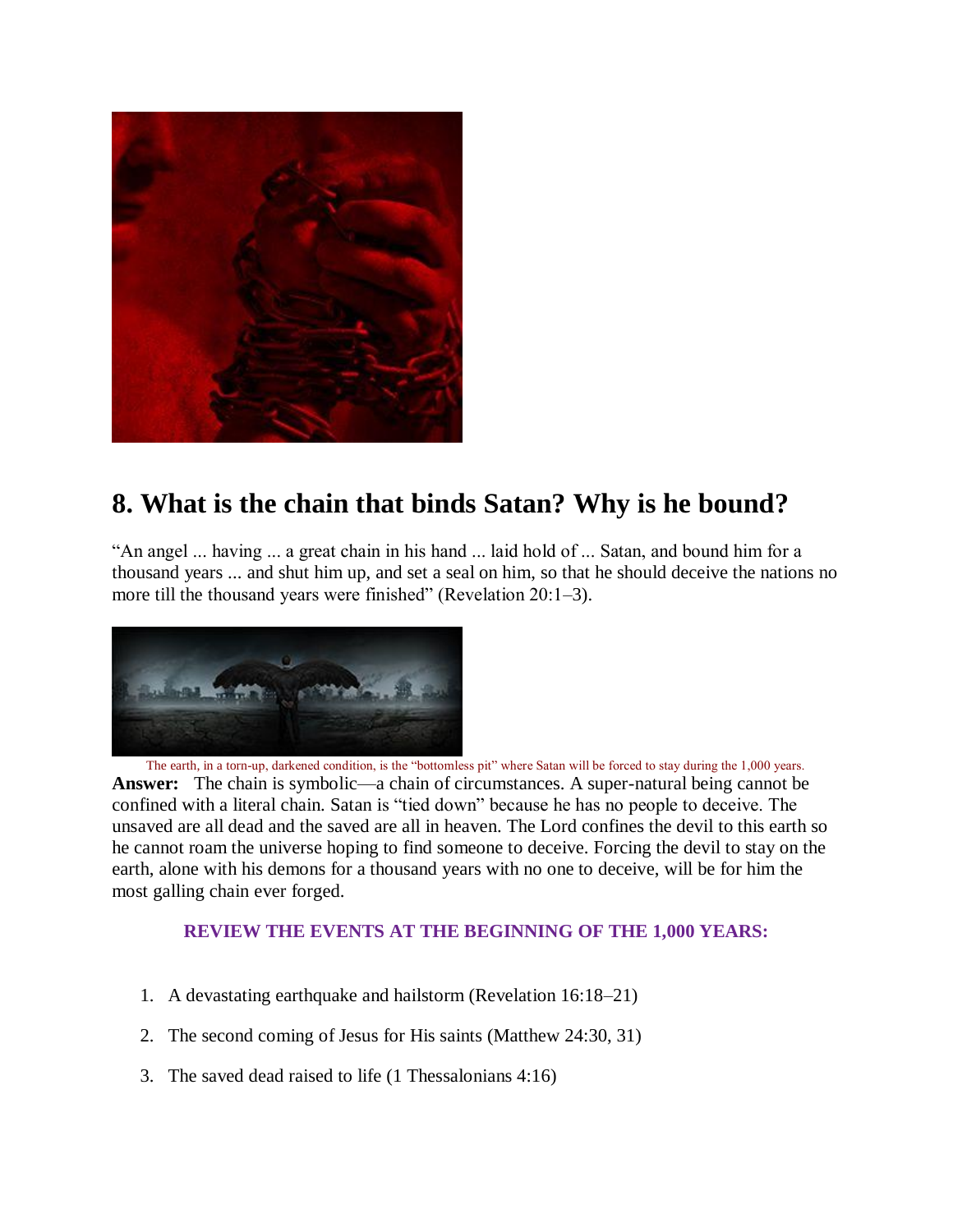- 4. The saved given immortality (1 Corinthians 15:51–55)
- 5. The saved given bodies like Jesus (1 John 3:2; Philippians 3:20, 21)
- 6. All the righteous caught up into the clouds (1 Thessalonians 4:17)
- 7. The living wicked slain by the breath of the Lord's mouth (Isaiah 11:4)
- 8. The unsaved dead remain in their graves until the end of the 1,000 years (Revelation 20:5)
- 9. Jesus takes the righteous to heaven (John 13:33, 36; 14:2, 3)
- 10. Satan bound (Revelation 20:1–3)



# **9. Revelation 20:4 says there will be a judgment in heaven during the 1,000 years. What for? Who will participate?**

"I saw thrones, and they sat on them, and judgment was committed to them. ... And they lived and reigned with Christ for a thousand years" (Revelation 20:4).

"Do you not know that the saints will judge the world? ... Do you not know that we shall judge angels?" (1 Corinthians 6:2, 3).

**Answer:** The saved from all ages (and probably even good angels) will participate in the judgment during the 1,000 years. The cases of all who are lost, including the devil and his angels, will be reviewed. This judgment will clear up any questions the saved might have about those who were lost.

In the end, all will see that people are shut out of heaven only if they did not really want to live like Jesus or to be with Him.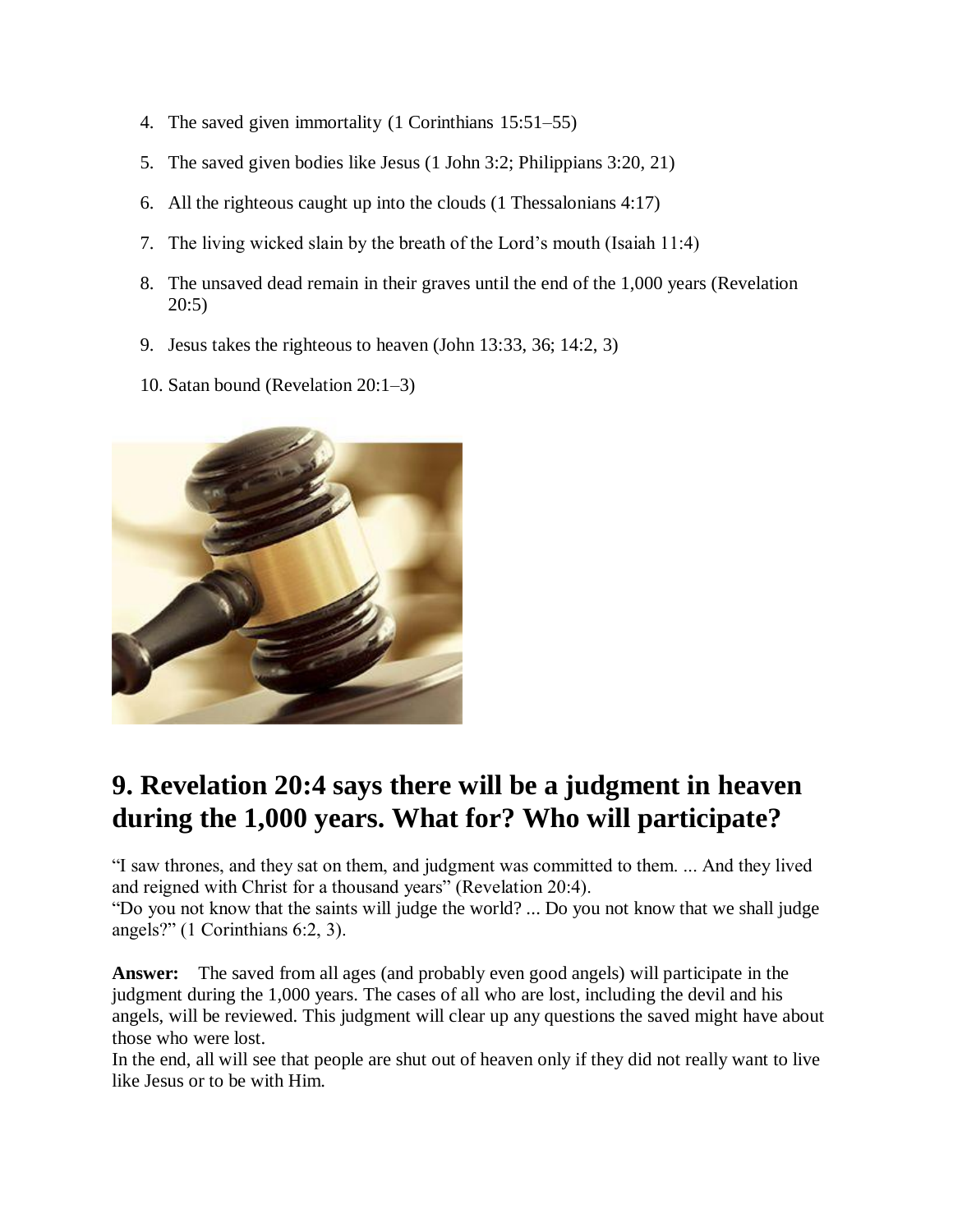### **REVIEW OF THE EVENTS DURING THE 1,000 YEARS:**

- 1. The earth in a battered condition from huge hailstones and a devastating earthquake (Revelation 16:18–21)
- 2. The earth in total blackout and desolate, a "bottomless pit" (Jeremiah 4:23, 28)
- 3. Satan bound and forced to stay on the earth (Revelation 20:1–3)
- 4. The righteous in heaven participate in the judgment (Revelation 20:4)
- 5. The wicked are all dead (Jeremiah 4:25; Isaiah 11:4)

*During the 1,000 years, every soul who has ever lived on earth will be in one of two places: (1) on the earth, dead and lost, or (2) in heaven, taking part in the judgment. The Lord invites you to be in heaven. Please accept His invitation!*



The holy city, along with all God's people, will descend to earth at the close of the 1,000 years.

# **10. At the close of the 1,000 years, the holy city, New Jerusalem, will come down from heaven to this earth. Who will come with it? Where will it settle?**

"I ... saw the holy city, New Jerusalem, coming down out of heaven from God. ... And I heard a loud voice from heaven saying, 'Behold, the tabernacle of God is with men' " (Revelation 21:2,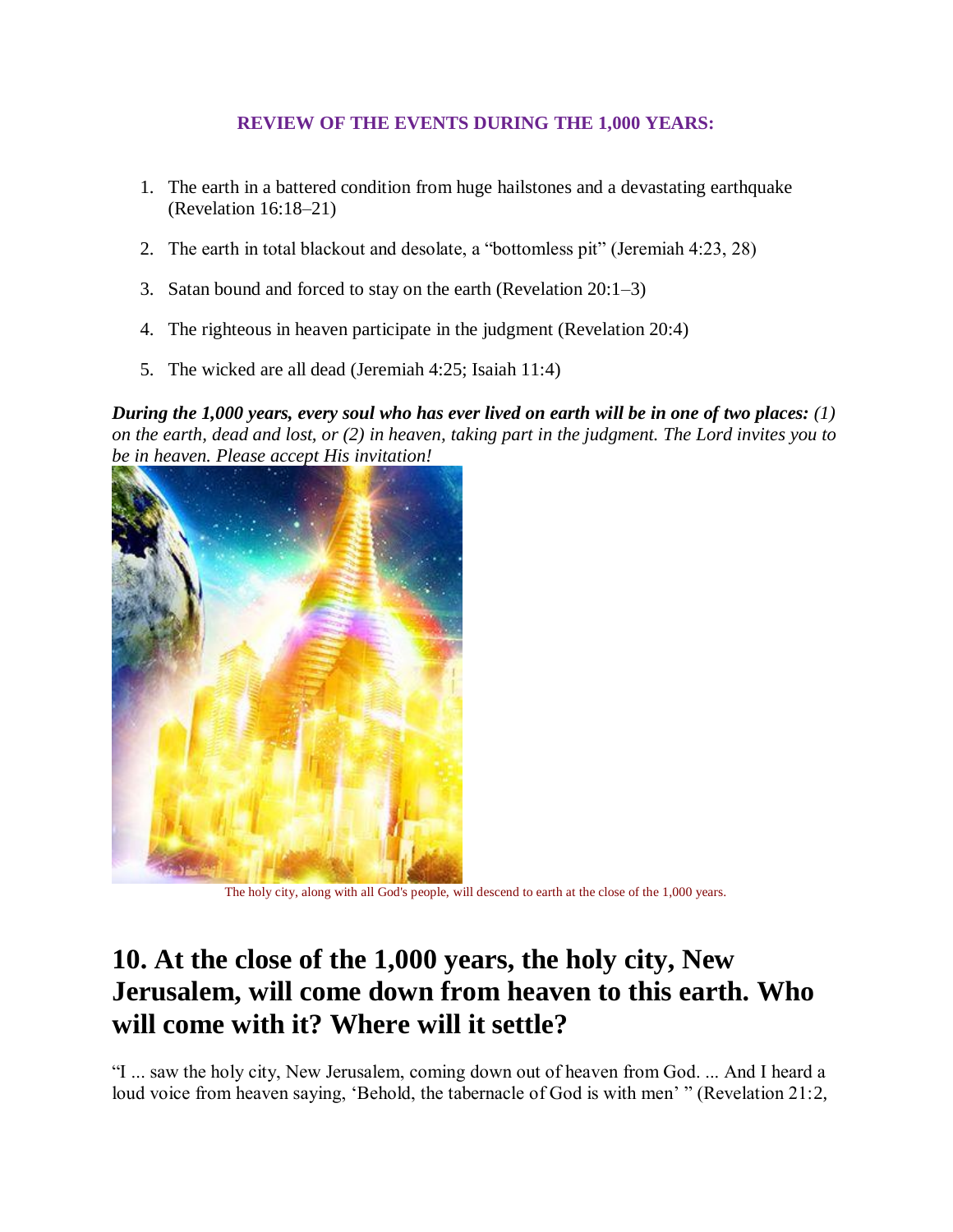3).

"Behold, the day of the Lord is coming. ... And in that day His feet will stand on the Mount of Olives, which faces Jerusalem on the east. And the Mount of Olives shall be split in two. ... Thus the Lord my God will come, and all the saints with You. ... All the land shall be turned into a plain from Geba to Rimmon south of Jerusalem" (Zechariah 14:1, 4, 5, 10).

**Answer:** The New Jerusalem will settle where the mount of Olives now stands. The mountain will be flattened to make a great plain, upon which the city will come to rest. All of the righteous people of all ages (Zechariah 14:5), the angels of heaven (Matthew 25:31), God the Father (Revelation 21:2, 3),

and God the Son (Matthew 25:31) will return to the earth with the holy city for Jesus' special third coming. The second coming will be for His saints, while the third will be with His saints.

### **Jesus' Three Advents:**



First coming to Bethlehem in a manger.

Second coming in the clouds at the beginning of the 1,000 years to take His people to heaven.

Third coming with the holy city and all righteous people at the close of the 1,000 years.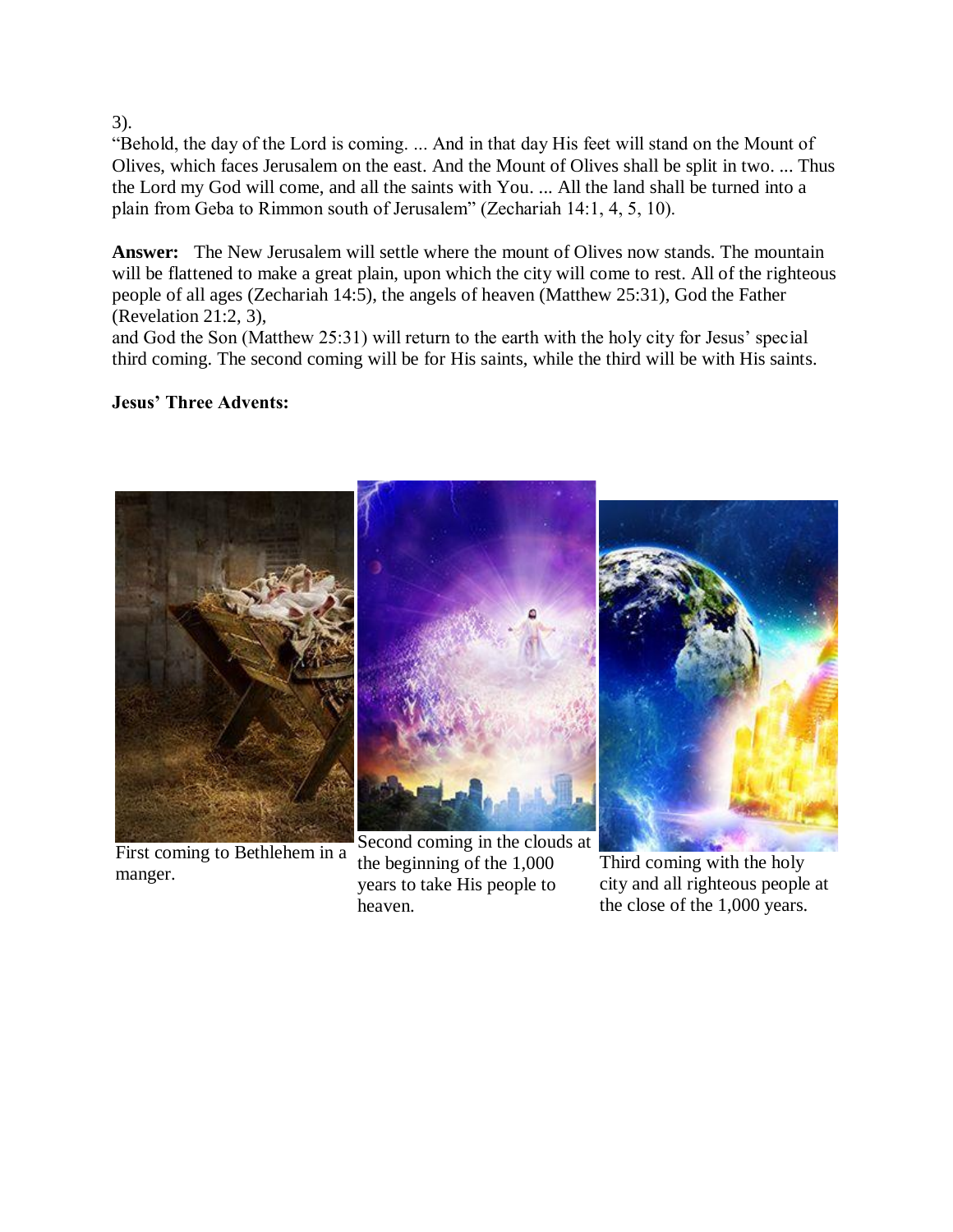

### **11. What will happen to the wicked dead at this time? How will this affect Satan?**

"The rest of the dead did not live again until the thousand years were finished. ... When the thousand years have expired, Satan will be released from his prison and will go out to deceive the nations" (Revelation 20:5, 7, 8).

**Answer:** At the close of the 1,000 years (when Jesus comes the third time), the wicked will be raised. Satan, loosed from his bonds, will then have an earth full of people (all the nations of the world) to deceive.



# **12. What will Satan do then?**

"Satan will … go out to deceive the nations … of the earth … to gather them together to battle, whose number is as the sand of the sea. They went up on the breadth of the earth and surrounded the camp of the saints and the beloved city" (Revelation 20:7–9).

**Answer:** Satan, true to his nature, will immediately begin lying to the people left on the earth the wicked from all ages. (For more information on the origin of Satan, see Study Guide 2.) He may claim that the city is really his, that he was unjustly deposed from the heavenly kingdom, that God is power hungry and ruthless. He will convince them that, if they unify, God does not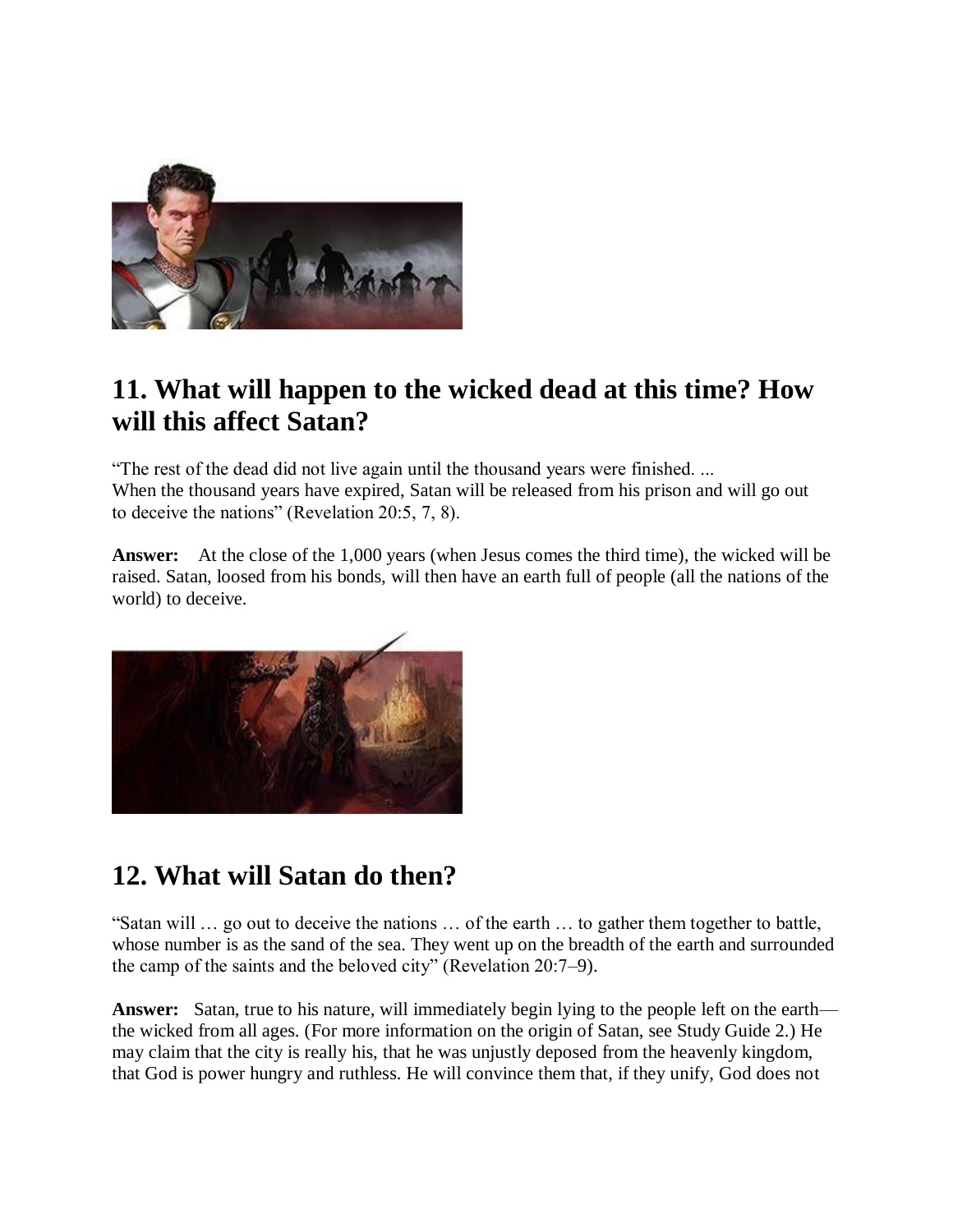have a chance. With the entire world against one city, victory will likely appear certain to them. The nations will then unite and marshal their armies to surround the New Jerusalem.



# **13. What will interrupt Satan's plan to capture or destroy the city?**

"Fire came down from God out of heaven and devoured them. The devil, who deceived them, was cast into ... the lake which burns with fire and brimstone, which is the second death" (Revelation 20:9, 10; 21:8).

" 'The wicked ... shall be ashes under the soles of your feet on the day that I do this,' says the Lord of hosts" (Malachi 4:3).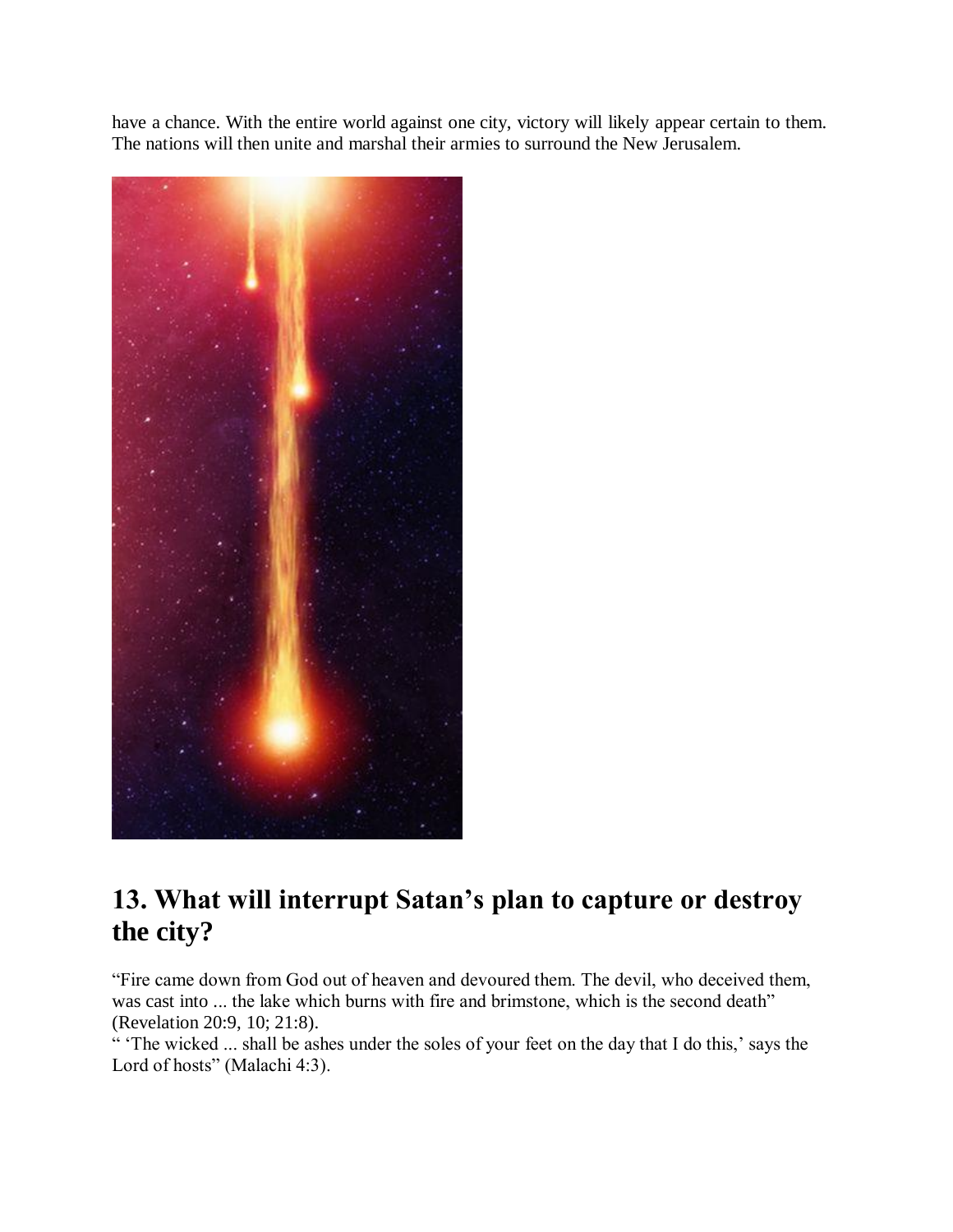**Answer:** Fire will suddenly come down from heaven (not up from hell, as many believe) upon the wicked and all will be turned into ashes, including the devil and his angels (Matthew 25:41). This fire that destroys sin and sinners is called the second death. There is no resurrection from this death. It is final. Notice that the devil will not be tending the fire, as is commonly believed. He will be in it, and it will put him out of existence.

(For full information on this fire, sometimes called hell, see Study Guide 11. For information on death, see Study Guide 10.)



# **14. When the wicked are burned up and the fire goes out, what glorious, thrilling event will take place next?**

"Behold, I create new heavens and a new earth" (Isaiah 65:17).

"Look for new heavens and a new earth in which righteousness dwells" (2 Peter 3:13).

"He who sat on the throne said, 'Behold, I make all things new' " (Revelation 21:5).

"The tabernacle of God is with men, and He will dwell with them, and they shall be His people. God Himself will be with them and be their God" (Revelation 21:3).

**Answer:** God will create new heavens and a new earth, and the New Jerusalem will be the capital city of the earth made new. Sin and its ugliness will be gone forever. God's people will at long last receive the kingdom promised to them. "They shall obtain joy and gladness, and sorrow and sighing shall flee away" (Isaiah 35:10). It's simply too fabulous to describe and too glorious to miss! God has a place prepared there for you (John 14:1–3). Plan to live in it. Jesus is waiting for your consent. (For full information on heaven, see Study Guide 4.)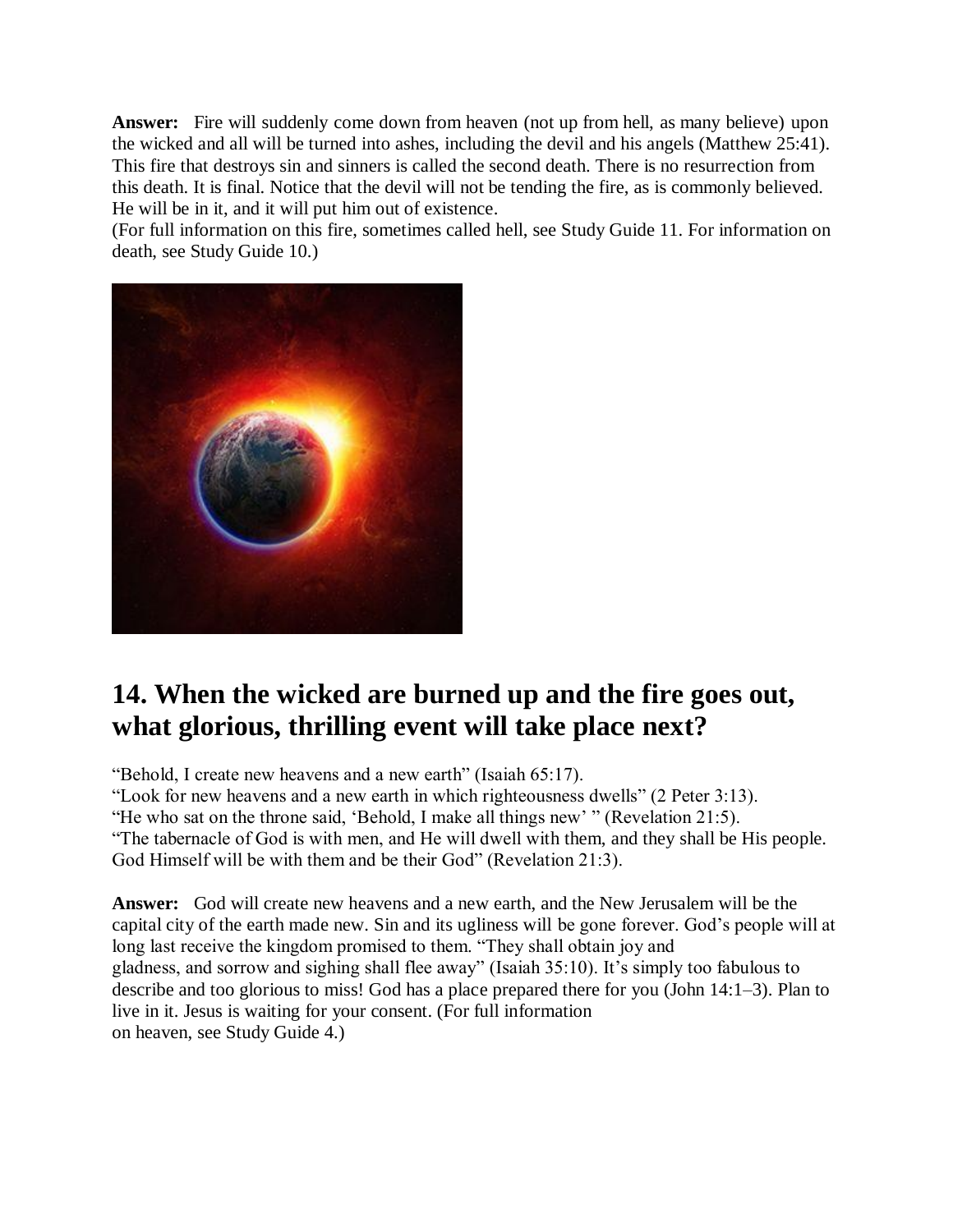### REVIEW THE EVENTS AT THE CLOSE OF THE 1,000 YEARS:

- 1. Third coming of Jesus with His saints (Zechariah 14:5).
- 2. Holy city settles on the Mount of Olives, which becomes a great plain (Zechariah 14:4, 10).



- 3. The Father, His angels, and all of the righteous come with Jesus (Revelation 21:1–3; Matthew 25:31; Zechariah 14:5).
- 4. The wicked dead are raised; Satan is loosed (Revelation 20:5, 7).
- 5. Satan deceives the entire world (Revelation 20:8).
- 6. The wicked surround the holy city (Revelation 20:9).
- 7. The wicked are destroyed by fire (Revelation 20:9).
- 8. New heavens and earth created (Isaiah 65:17; 2 Peter 3:13; Revelation 21:1).
- 9. God's people enjoy eternity with God on the new earth (Revelation 21:2–4).

### **THE 1,000 YEARS OF REVELATION 20**

### **EVENTS DURING THE 1,000 YEARS**

1. The earth in a battered condition from huge hailstones and a devastating earthquake (Revelation 16:18–21). 2. The earth in total blackout and desolate, a "bottomless pit" (Jeremiah 4:23, 28). 3. Satan bound and forced to stay on the earth (Revelation 20:1–3). 4. The righteous in heaven participate in the judgment (Revelation 20:4). 5. The wicked are all dead (Jeremiah 4:25; Isaiah 11:4).

### **FIRST RESURRECTION - AT THE BEGINNING OF THE 1,000 YEARS**

- 1. A devastating earthquake and hailstorm (Revelation 16:18–21).
- 2. The second coming of Jesus for His saints (Matthew 24:30, 31).
- 3. The saved dead raised to life (1 Thessalonians 4:16).
- 4. The saved given immortality (1 Corinthians 15:51–55).
- 5. The saved given bodies like Jesus (1 John 3:2; Philippians 3:20, 21).
- 6. All the righteous caught up into the clouds (1 Thessalonians 4:17).
- 7. The living wicked slain by the breath of the Lord's mouth (Isaiah 11:4).
- 8. The unsaved dead remain in their graves until the end of the 1,000 years (Revelation 20:5).
- 9. New heavens and earth created (Isaiah 65:17; 2 Peter 3:13; Revelation 21:1).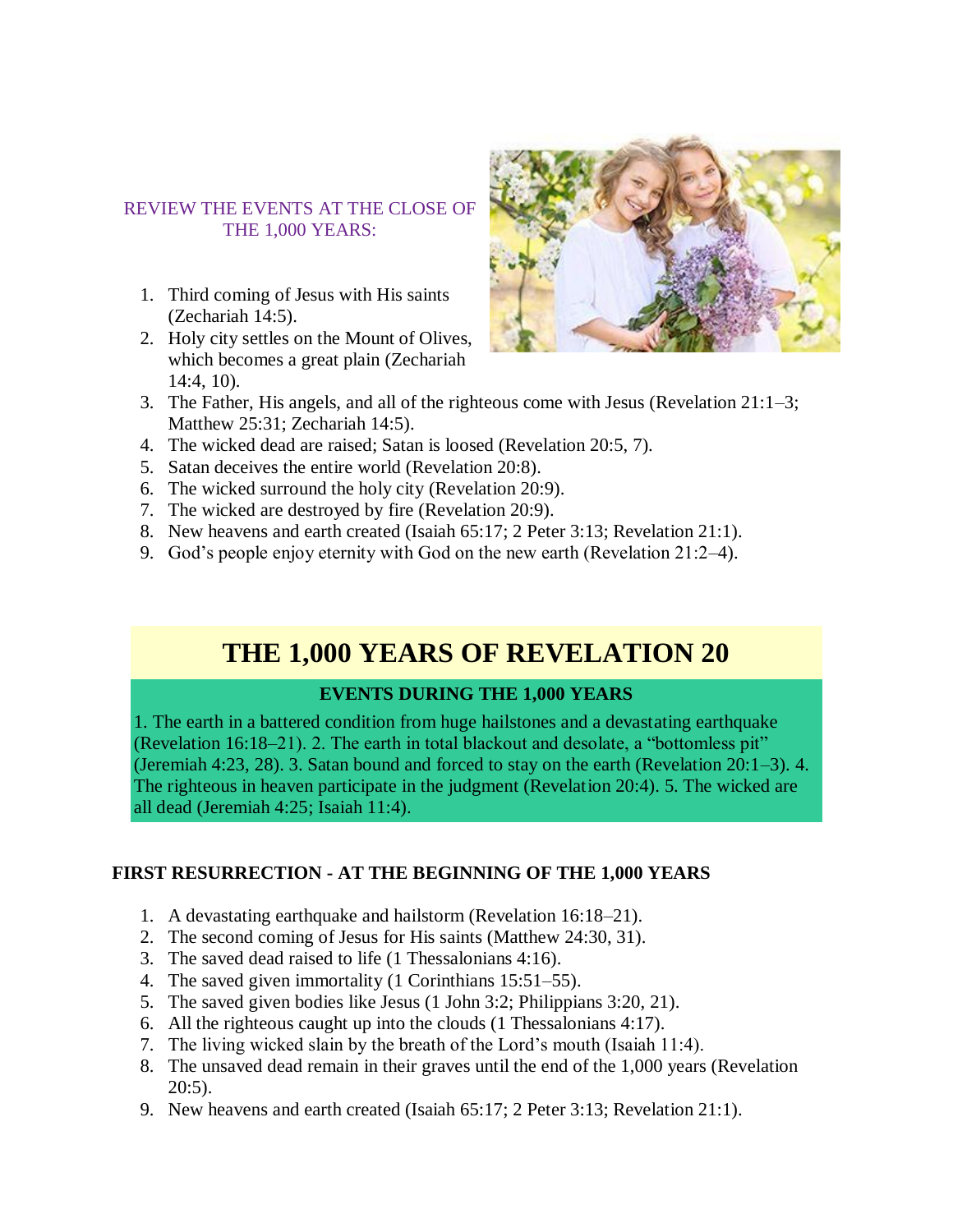- 10. Satan bound (Revelation 20:1–3).
- 11. God's people enjoy eternity with God on the new earth (Revelation 21:2–4).

#### **SECOND RESURRECTION - AT THE CLOSE OF THE 1,000 YEARS**

- 1. Third coming of Jesus with His saints (Zechariah 14:5).
- 2. Holy city settles on the Mount of Olives, which becomes a great plain (Zechariah 14:4, 10).
- 3. The Father, His angels, and all of the righteous come with Jesus (Revelation 21:1–3; Matthew 25:31; Zechariah 14:5).
- 4. The wicked dead are raised; Satan is loosed (Revelation 20:5, 7).
- 5. Satan deceives the entire world (Revelation 20:8).
- 6. The wicked surround the holy city (Revelation 20:9).
- 7. The wicked are destroyed by fire (Revelation 20:9).
- 8. God's people enjoy eternity with Jesus.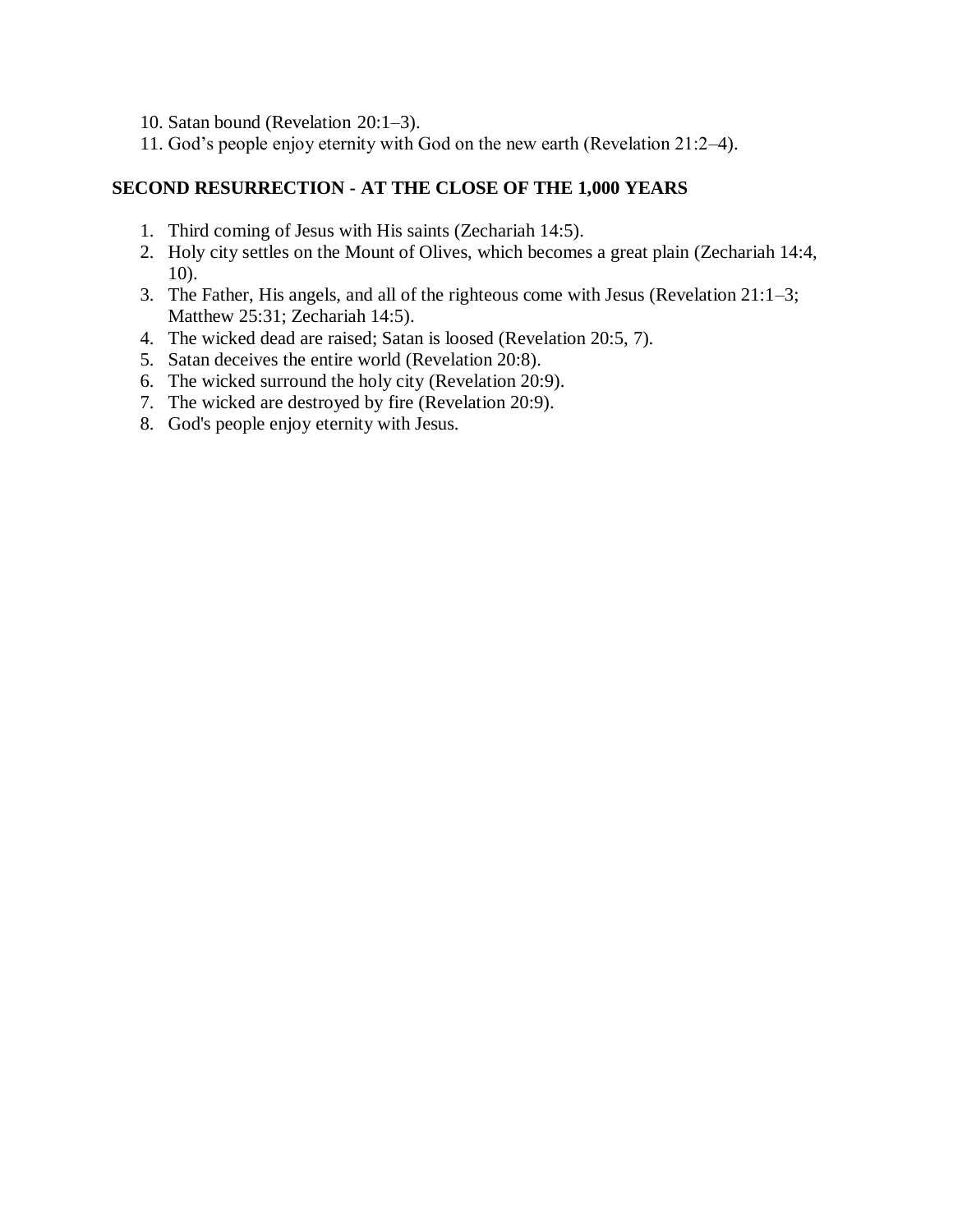

### **15. Can we know how soon all these momentous events will take place?**

"When you see all these things, know that it is near—at the doors!" (Matthew 24:33). "When these things begin to happen, look up and lift up your heads, because your redemption draws near" (Luke 21:28).

"He will finish the work and cut it short in righteousness, because the Lord will make a short work upon the earth" (Romans 9:28).

"When they say, 'Peace and safety!' then sudden destruction comes upon them" (1 Thessalonians 5:3).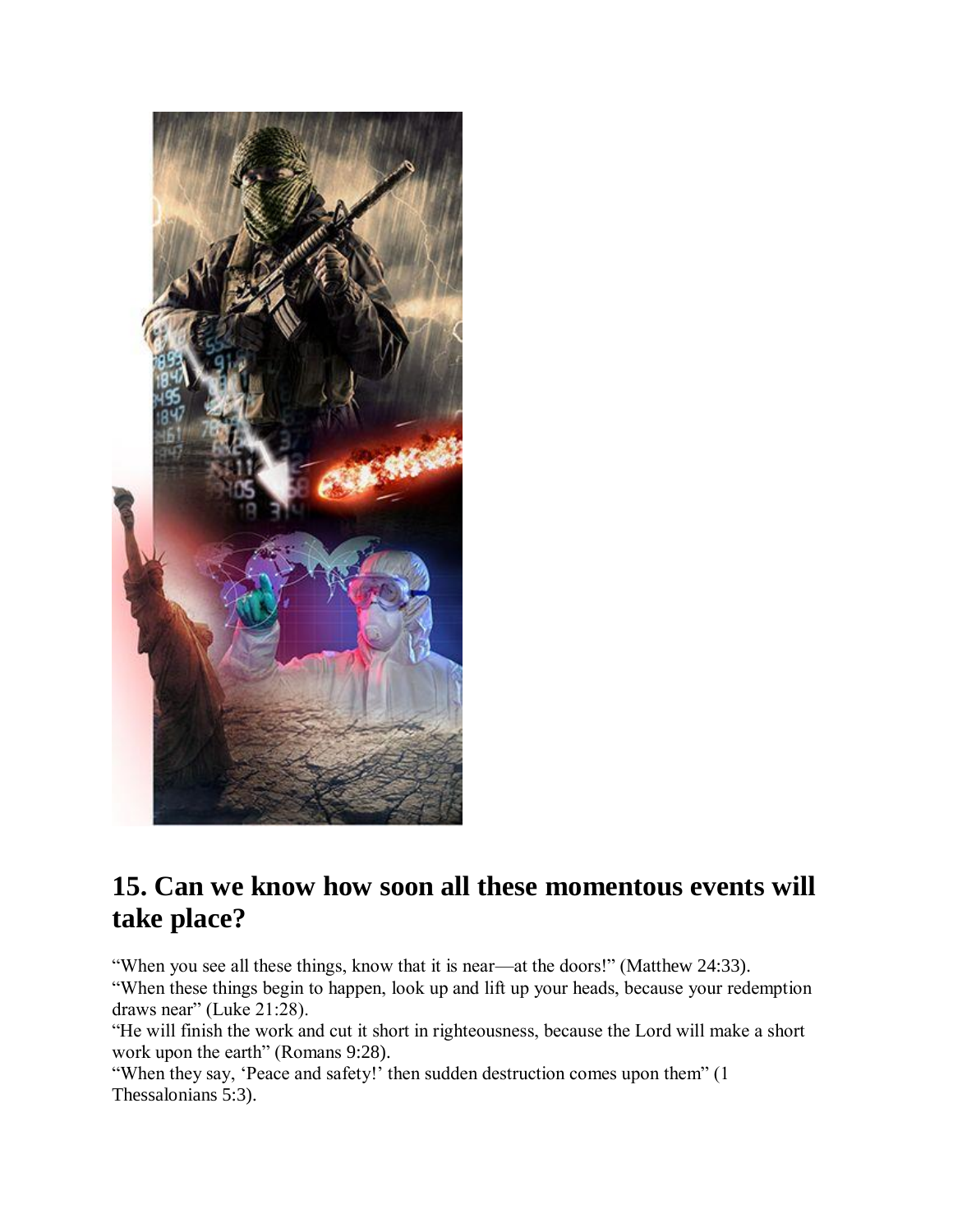**Answer:** Jesus said when the signs of His coming are being fulfilled rapidly, as they are today, we should rejoice and know that the end of this world of sin is near—even at the doors. And the apostle Paul said we can know the end is near when there is a great movement for peace in the world. Finally, the Bible says God will cut the work short (Romans 9:28). So without a doubt, we are living on borrowed time. The Lord will arrive suddenly and unexpectedly—at an hour known to no one, but to God the Father only (Matthew 24:36; Acts 1:7). Our only safety is to be ready now.



**16. Jesus, who loves you very much, has prepared a place for you in His fantastic eternal kingdom. Are you making plans to live in that glorious home custom-built for you by Jesus Himself?**

**Answer:**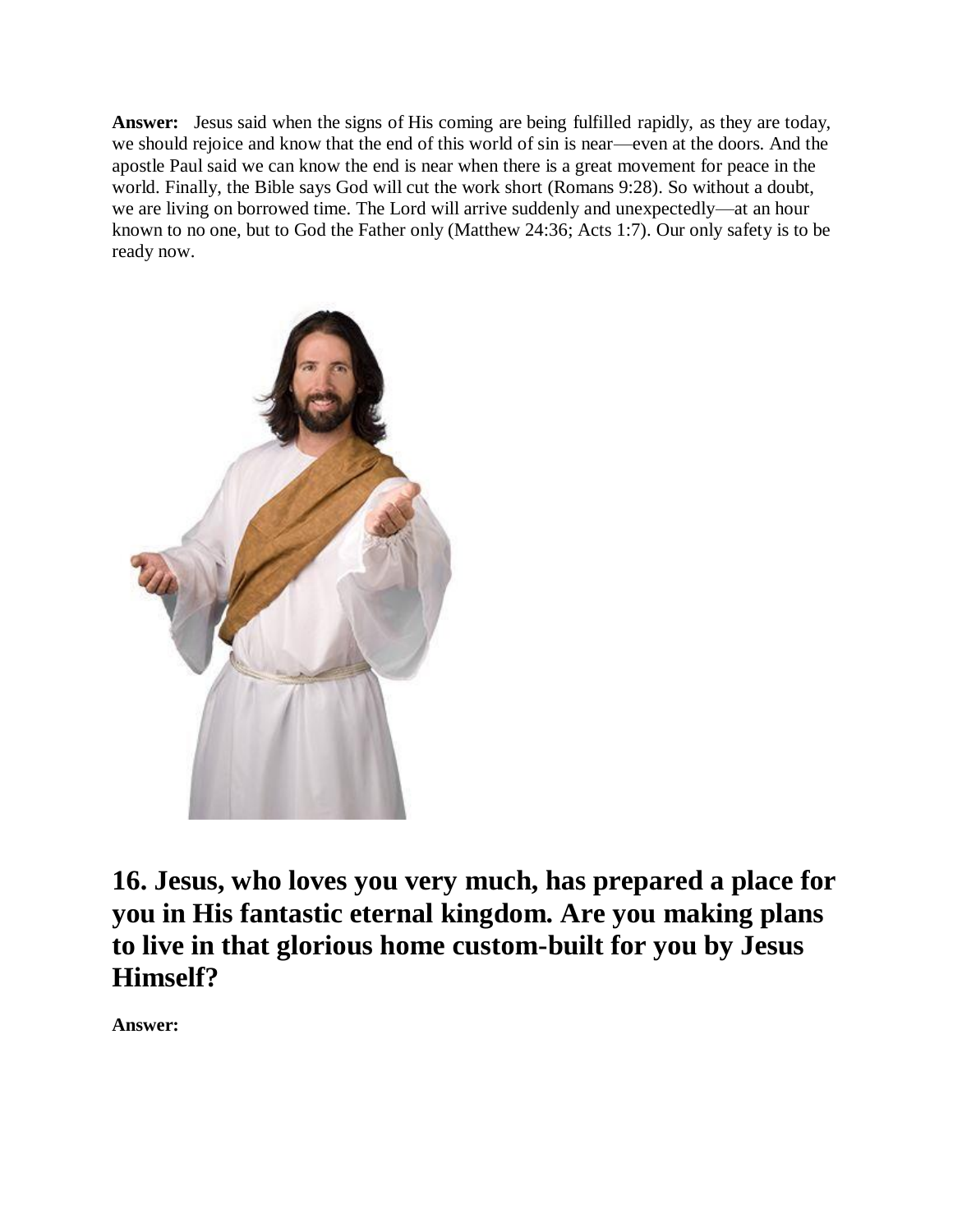### **Thought Questions**

### **1. How long will the time period be from the day the holy city descends until the wicked are destroyed by fire from heaven?**

The Bible says it will be a "little while" (Revelation 20:3). Enough time will be required for Satan to persuade people to follow his plan and prepare weapons of war. The exact length of time is not revealed in Scripture.

### **2. What kind of bodies will people have in God's new kingdom?**

The Bible says the redeemed will have bodies like that of Jesus (Philippians 3:20, 21). Jesus had a real body of flesh and bones after His resurrection (Luke 24:36–43). The saved will not be ghosts. They will be real people, just as Adam and Eve real bodies.

### **3. Does the Bible say how the lost will react at Jesus' second coming?**

Yes. The Bible says they will cry "to the mountains and rocks, 'Fall on us and hide us from the face of Him who sits on the throne and from the wrath of the Lamb! For the great day of His wrath has come, and who is able to stand?' " (Revelation 6:16, 17). (See also verses 14 and 15.) The righteous, on the other hand, will say, "Behold, this is our God; we have waited for Him, and He will save us. This is the Lord; we have waited for Him; we will be glad and rejoice in His salvation" (Isaiah 25:9).

### **4. Will the wicked be able to see the righteous people who are inside the New Jerusalem?**

We don't know with certainty, but the Bible does say the city wall will be the see-through type clear as crystal (Revelation 21:11, 18). Some believe that Psalm 37:34 and Luke 13:28 suggest the saved and the unsaved will be able to see each other.

### **5. The Bible says God will wipe away all tears from the eyes of His people and that there will be no more death, sorrow, or pain. When will this happen?**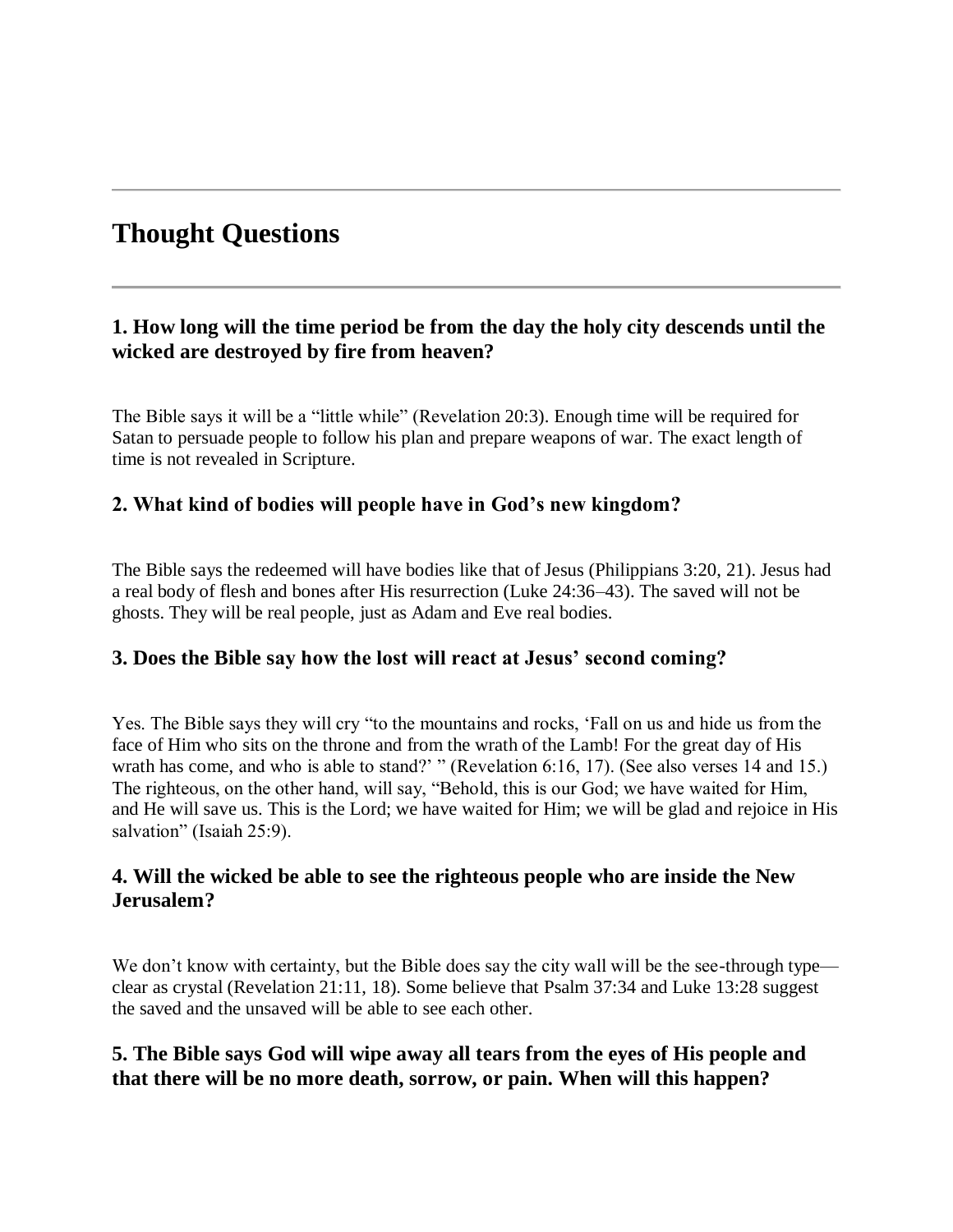From Revelation 21:1–4 and Isaiah 65:17, it appears that this will happen after sin is cleansed from the earth. During the final judgment and destruction of sin by fire, God's people will have many reasons for deep sorrow. As they realize that relatives and friends are lost and that people they loved are being destroyed in the fire, anguish will doubtless bring tears and heartache to God's people. But after the fire goes out, the Lord will wipe away their tears. He will then create new heavens and a new earth for His people, which will bring them unspeakable joy and fulfillment. And sorrow, sadness, crying, and heartache will be forever gone. (For more on the heavenly home of God's people, see Study Guide 4.)

### **6. How will the destruction of wicked angels and people affect God the Father and His Son?**

Doubtless they will be relieved and overjoyed that the ugly cancer of sin is gone forever and that the universe is forever secure. But just as certain, they will also experience deep sadness over the fact that so many of those they love—and for whom Jesus died—chose to cling to sin and reject salvation. Satan himself was once their friend, and many people in the fire were once their dearly beloved children. It will be like the agony of seeing one of your own errant children killed. Sin has been a crushing load upon both Father and Son since its inception. Their aim has been to love people and gently draw them to salvation. Their feelings are expressed in Hosea 11:8, which says, "How can I give you up, Ephraim? How can I hand you over, Israel? ... My heart churns within Me; My sympathy is stirred."

### **7. What kind of body does Jesus have?**

He has a body of flesh and bones. After His resurrection, Jesus appeared to His disciples (Luke 24:36–43) and demonstrated that He was flesh and bones by having them feel His body and by eating some fish and honey.

#### *Jesus Ascends*

He then walked with them to Bethany and, as He finished conversing with them, ascended to heaven (Luke 24:50, 51). The angel who appeared to the disciples as Jesus ascended explained, "This same Jesus, who was taken up from you into heaven, will so come in like manner as you saw Him go into heaven" (Acts 1:11).

#### *This Same Jesus Will Return*

The angel's emphasis was that this same Jesus (of flesh and bones) will come again. He will be real, not ghostly, and the risen saints will have bodies like His (Philippians 3:20, 21; 1 John 3:2). The saints' new bodies will also be incorruptible and immortal (1 Corinthians 15:51–55).

### **Quiz Questions**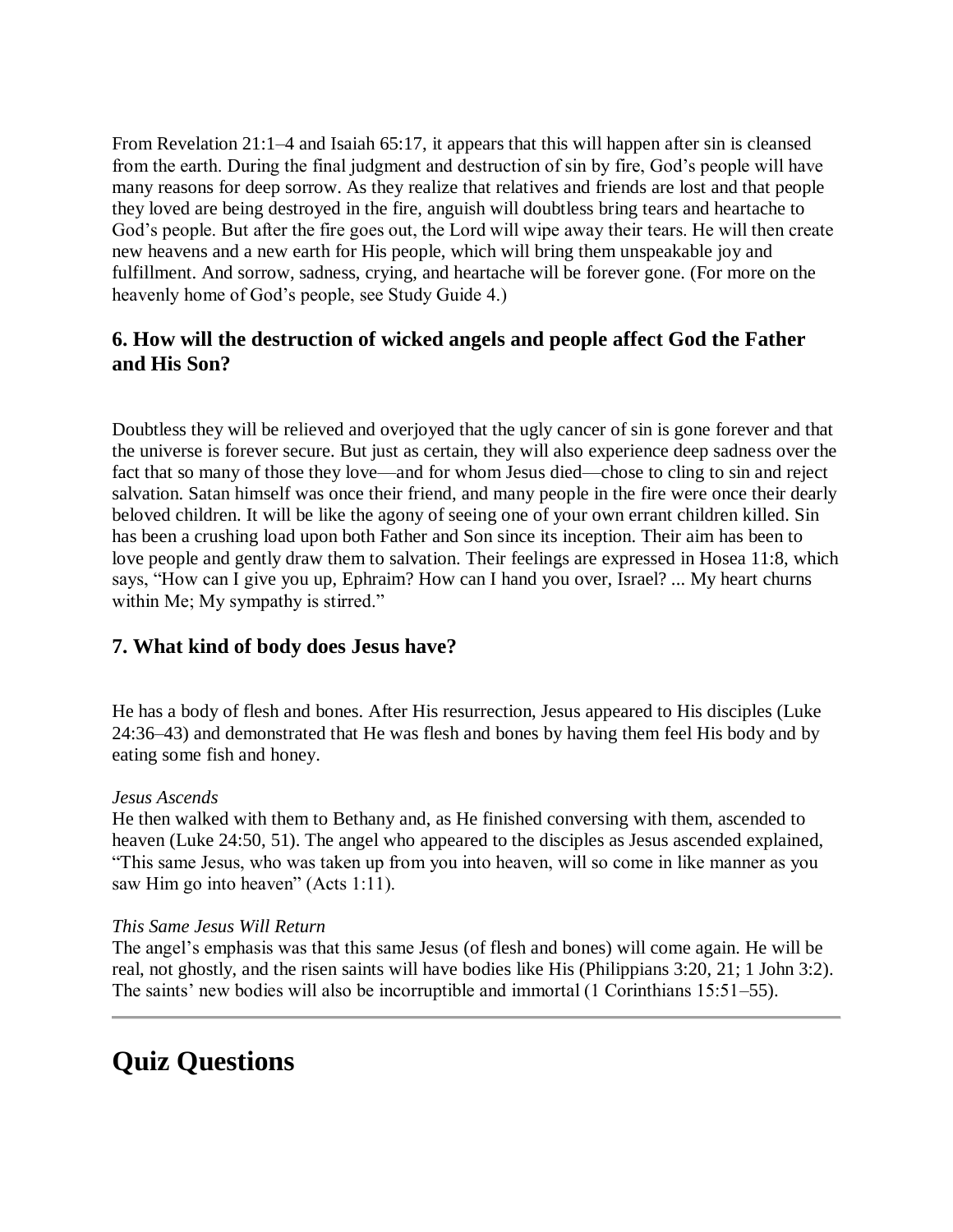### **1. Mark the events that will take place at the beginning of the 1,000 years of Revelation chapter 20: (10)**

- \_\_\_\_\_ Second coming of Jesus.
- \_\_\_\_\_ Earthquake and hailstorm.
- **\_\_\_\_\_** Righteous dead raised.
- \_\_\_\_\_\_\_\_ Satan bound.
- \_\_\_\_\_ Living wicked slain.
- \_\_\_\_\_ Righteous given immortality.
- **EXECUTE:** Holy city descends.
- \_\_\_\_\_ Righteous taken to heaven.
- \_\_\_\_\_ Wicked in graves remain dead.
- \_\_\_\_\_ Righteous given bodies like Jesus.
- **EXECUTE:** Righteous caught up into the clouds.
- Some saved will be left on the earth.

### **2. Every living person on earth will see Jesus at His second coming. (1)**

 $Tru$ e. \_\_\_\_\_ False.

### **3. The righteous will have ghost-like bodies in heaven. (1)**

| I rue. |
|--------|
| False. |

### **4. Which of the following items are true about the 1,000-year period? (2)**

- \_\_\_\_\_ Many sinners will be converted.
- \_\_\_\_\_ Satan and his angels will be forced to stay on the earth.
- \_\_\_\_\_ Satan will be bound by the fact that there is no television to watch.
- \_\_\_\_\_ It will be bright and sunny on earth during the 1,000 years.
- \_\_\_\_\_ Satan will raise the wicked dead to life to keep him company.
- \_\_\_\_\_ The righteous will be in heaven, participating in the judgment.

### **5. Which of the following are true regarding the events at the close of the 1,000-year period? (4)**

- \_\_\_\_\_ Christ will come for a fifth time.
- \_\_\_\_\_ The holy city will land in the Washington, D.C., area.
- \_\_\_\_\_ The good angels, God the Father, and the saints will come with Jesus.
- \_\_\_\_\_ The wicked will be raised.
- \_\_\_\_\_ Jesus will come *with* His saints.